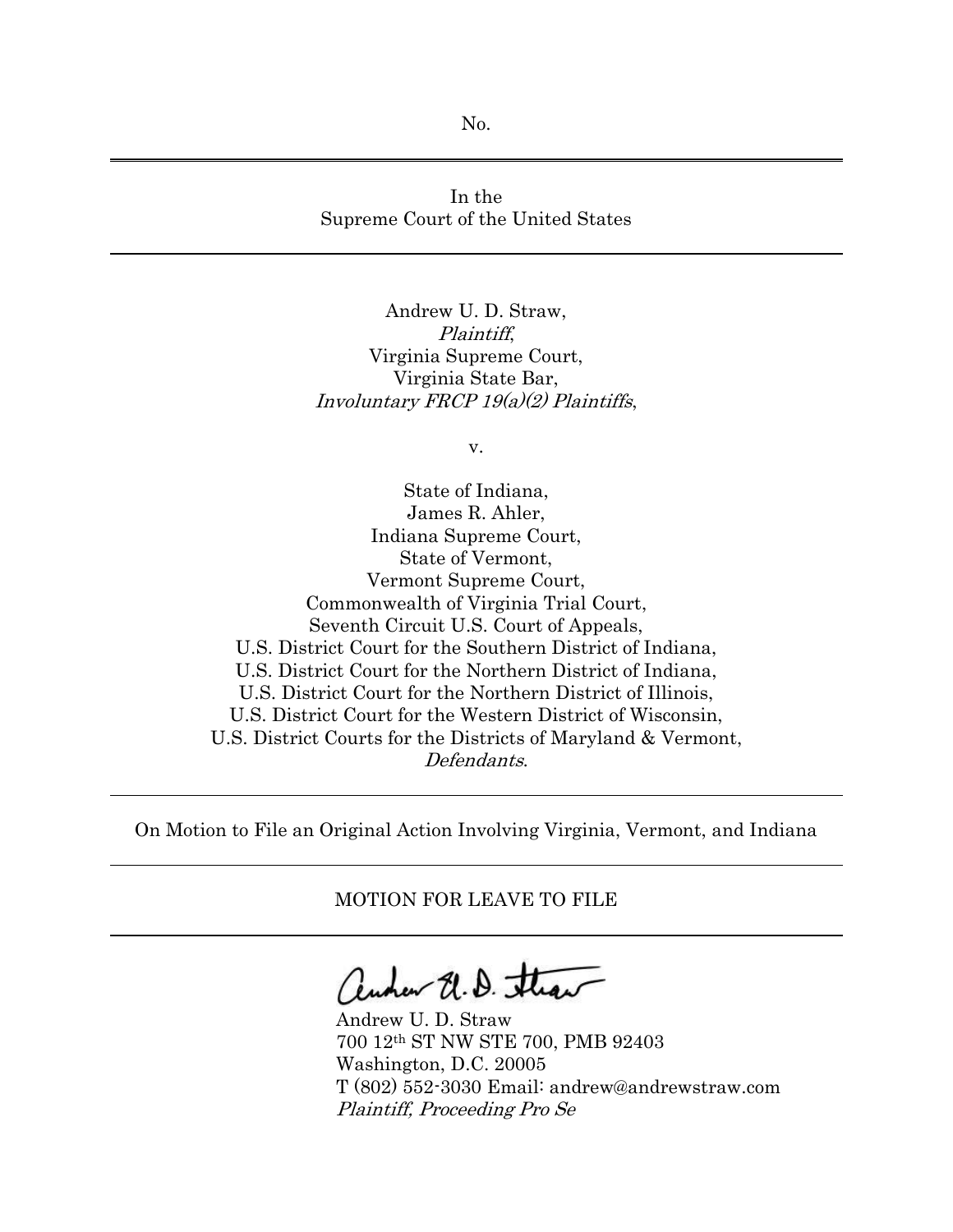I, plaintiff Andrew U. D. Straw, make this MOTION because I am suffering the effects of two states having radically different views of due process and disability rights protections, leaving me suspended in Indiana as a lawyer and exonerated in Virginia as a lawyer, this "disagreement" resulting in me being *de facto* disbarred with 3 years of suspension applied to 5 different law licenses, and with 2+ states and a variety of federal courts being involved and unable to address this with law in any other manner, I seek an original jurisdiction relief under 28 U.S.C. § 1251(a), § 1251(b)(2), or  $\S 1251(b)(3)$ :

- 1. The Indiana Supreme Court retaliated against my disability complaints as a former employee as proven in *Straw v. Indiana Supreme Court, et. al.*, 1:16-cv-3483-SEB (S.D. Ind. 2/16/2017) (Dkt. 1-11 & 1-13). I worked for that Court and the Chief Justice of Indiana until being fired immediately after my mental disability was paraded before my colleagues as a law admission matter. No federal court would help me but instead piled on the injustice with discriminatory reciprocal discipline and no hearing whatsoever. [http://discipline.andrewstraw.com](http://discipline.andrewstraw.com/) is my website on this subject with appropriate citations and links for the benefit of the Court.
- 2. I will also provide a PDF with links preserved of this motion (prior to physical signing) at [http://orig-motion.andrewstraw.com](http://orig-motion.andrewstraw.com/)
- 3. I will provide a PDF of the original action COMPLAINT (prior to physical signing version) with links preserved at the following URL: [http://orig-complaint.andrewstraw.com](http://orig-complaint.andrewstraw.com/)
- 4. Indiana imposed its discipline with my ADA lawsuit open to stop it. In Re Andrew U. D. Straw, 68 N.E.3d 1070 (Ind. 2/14/2017). Instead of helping me, my federal judge, Hon. Magnus-Stinson, was involved **at that moment** with hiring the Indiana hearing officer I was suing. She hired him while he was my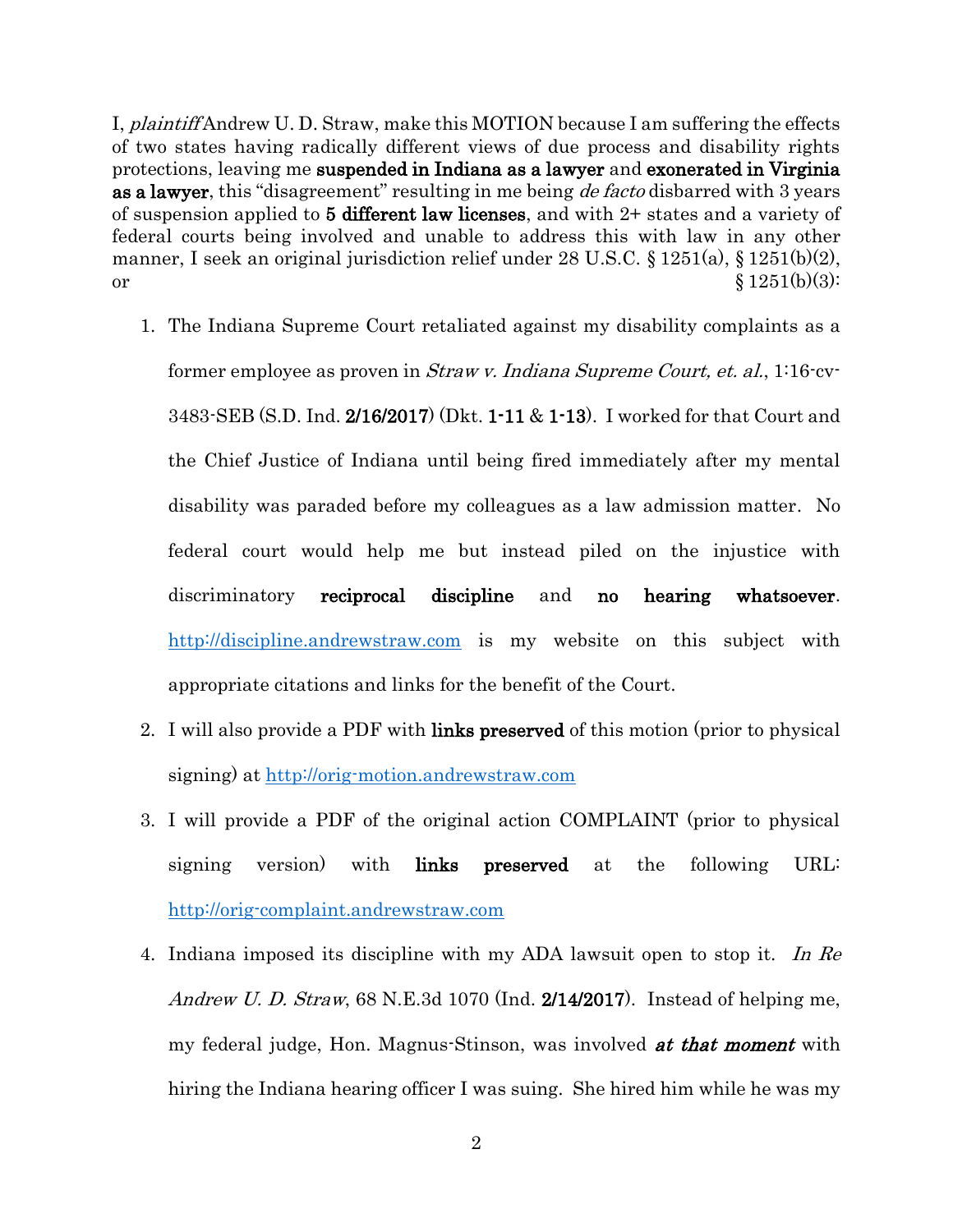appellee as part of her service at the 7<sup>th</sup> Circuit. *Straw v. U.S. District Court*, et. al., 1:18-cv-278-SMH (E.D. Va.) (Dkts. 7 & 20).

- 5. The Virginia State Bar was the only place to give me a bona fide and proper hearing with a 3-judge panel and VSB exonerated me, saying that using the Indiana ADA coordinator to attack a disabled attorney had "all the grace and charm of a drive-by shooting." In the Matter of Andrew U. D. Straw, 17-000-108746 (VSB Disciplinary Board) The VSB ORDER held that I proved by clear and convincing evidence that I would not be punished in Virginia for the exact same behavior. <https://www.vsb.org/docs/Straw-062217.pdf>
- 6. Clear and convincing means there is no room for argument. *Colorado v. New* Mexico, 467 U.S. 310 (1984): "place in the ultimate factfinder an abiding conviction that the truth of its factual contentions are 'highly probable.'" Indiana discriminated against me and ruined my life, my law practice, and my reputation forever in the absence of rectification. Indiana did so by **clear and** convincing evidence. Indiana Supreme Court justices indisputably judged their own discrimination, pretending not to discriminate, and then adjudged ME to be incompetent after *I complained about them*. Their very actions show not only their incompetence, but their malice, indisputable. This is how unrepentant civil rights violators operate. They lash out irrationally and with malice and it is offensive that any judicial system would have such criminals holding such high office. IC 35-46-2-1. VSB saw what they were doing and refused to join it.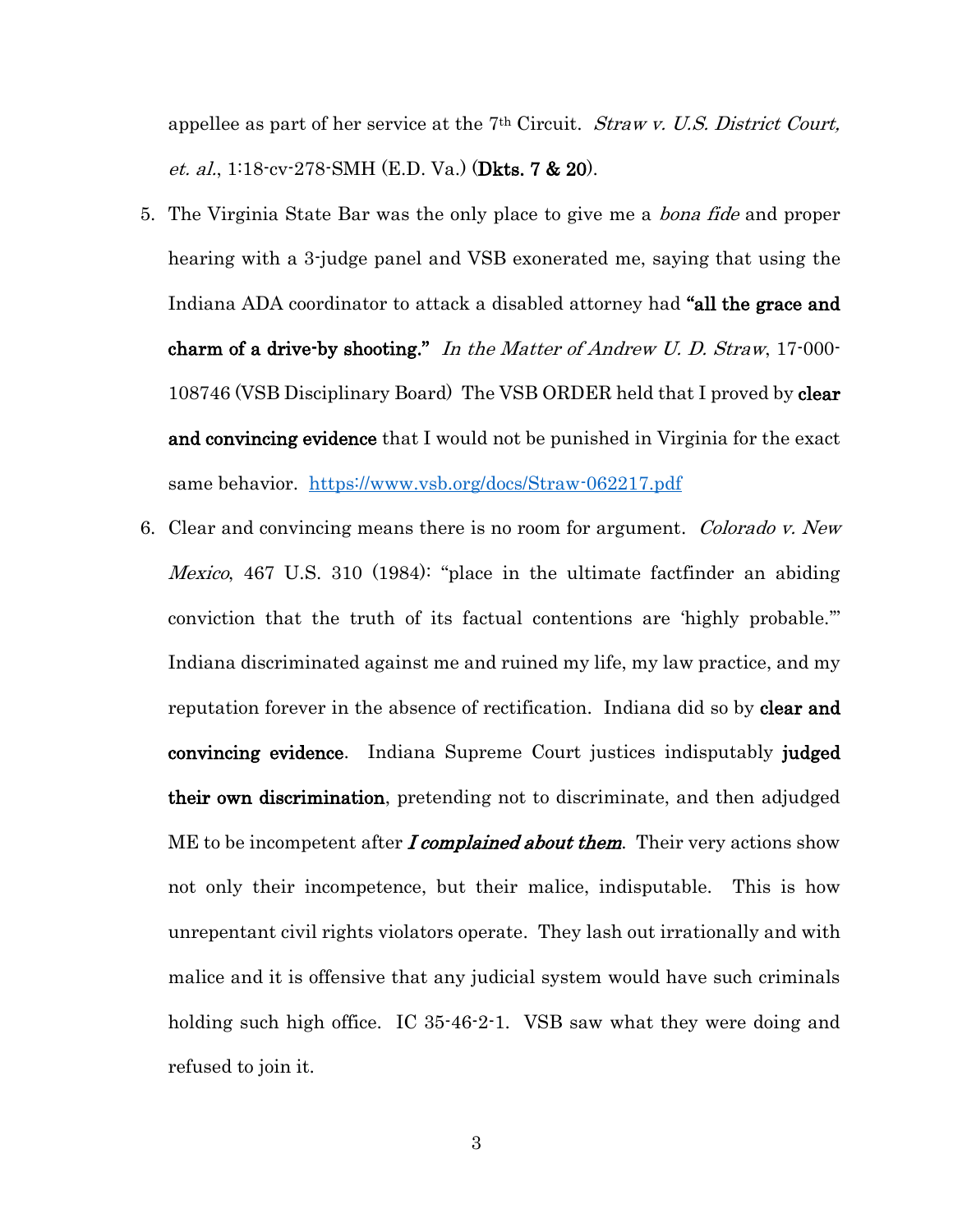- 7. My disabilities are from public service and the crimes of others. [http://disability.andrewstraw.com](http://disability.andrewstraw.com/) [http://crime.andrewstraw.com](http://crime.andrewstraw.com/)
- 8. This factual pattern puts at least three states and at least 5 U.S. courts at odds with each other and the result is my having **NO DISCIPLINE** in Virginia or at the 4th Circuit U.S. Court of Appeals, where I am admitted, while in Indiana and at 4 U.S. District Courts in the  $7<sup>th</sup>$  Circuit area, **I have been suspended for** over 3 years.
- 9. 5 law licenses suspended for over 3 years.
- 10.What Indiana did violates 14th Amendment due process: [http://dueprocess.andrewstraw.com](http://dueprocess.andrewstraw.com/) is my step-by-step explanation of that due process nightmare inflicted on me by the Indiana Supreme Court and I incorporate it by reference, along with all other links in my motion here and the attached complaint.
- 11.As a lawyer, that is like a 15 year prison sentence and all of the attending violations of reputation and emotional distress. Just imagine if it were you after you served the Chief Justice of Indiana and a reckless driver **disabled you** on your way to work at that Court by breaking both of your legs and your pelvis.
- 12.In addition, the 7th Circuit revealed that it is corrupt and incapable of judging me since it would not give me the appropriate judgment in *Straw v. Indiana* Supreme Court, et. al., 17-1338 (7<sup>th</sup> Cir. 7/6/2017). One of my panel members appropriately recused because the hearing officer was his employee before. This was also true of at least 2 other 7<sup>th</sup> Circuit judges. The 7<sup>th</sup> Circuit said I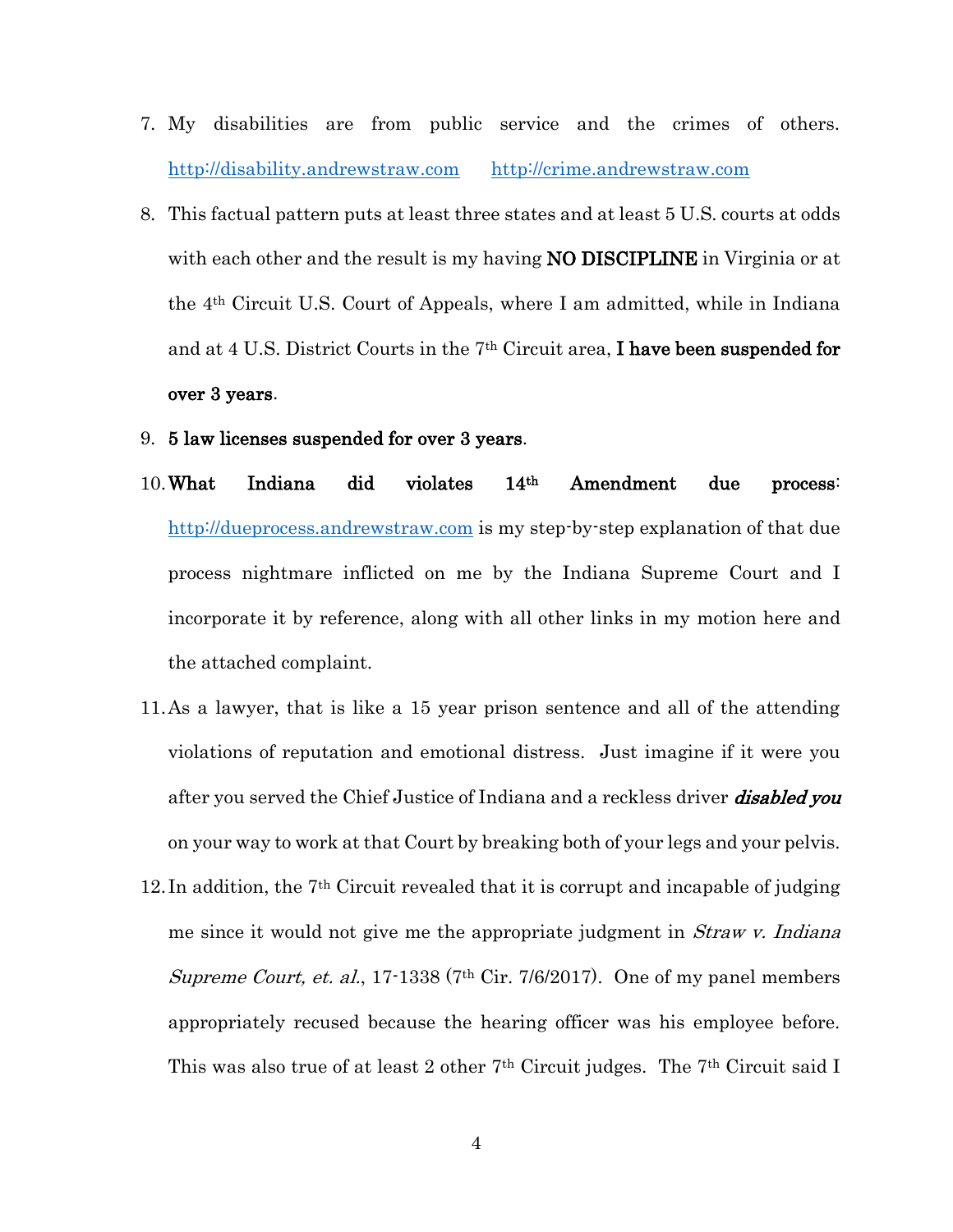am not entitled to real, actual, and fair hearings with a 3-judge panel, but only a fake opportunity for a hearing before a single corrupt Indiana hearing officer who was a candidate for an **Indiana justice vacancy** before being hired by the 7th Circuit during my appeal against him. Straw v. U.S. District Court, et. al., 17-2523 (7th Cir. 2017); Straw v. U.S. District Court, et. al., 1:18-cv-278-CMH (E.D. Va.)(Dkts. 7 & 20).

- 13.28 U.S.C. § 455(a) shows I cannot rely on the 7th Circuit and I have a right to some forum under due process where my valid and oppressed grievances can be addressed with justice without any unfair influence. An original action here is the answer to this failure.
- 14.I cannot even imagine a more conflicted hearing officer than defendant **Hon. James R. Ahler** and he attempted to hide his conflict by spitting venom in his 6-month-late report under the rules in Indiana. *Straw v. Indiana Supreme Court, et. al.*,  $1:16$ <sup>-</sup>cv<sup>-3483</sub>-SEB (S.D. Ind.  $2/17/2017$ ) (**Dkt. 1-20**). He in fact</sup> violated ABA ethics Rule 8.4(g), which prohibits disability discrimination. That man was an Indiana judge seeking an Indiana Supreme Court vacancy when he started denying me justice as was merited with my written pleadings. Straw v. Indiana Supreme Court, et. al., Dkts. 1-14, 1-16, 1-18. Ahler was hired by the 7<sup>th</sup> Circuit (and previously worked for several 7<sup>th</sup> Circuit judges) when my appeal against him was still open. It would be difficult to create more conflict than this situation and Ahler should have at least revealed his past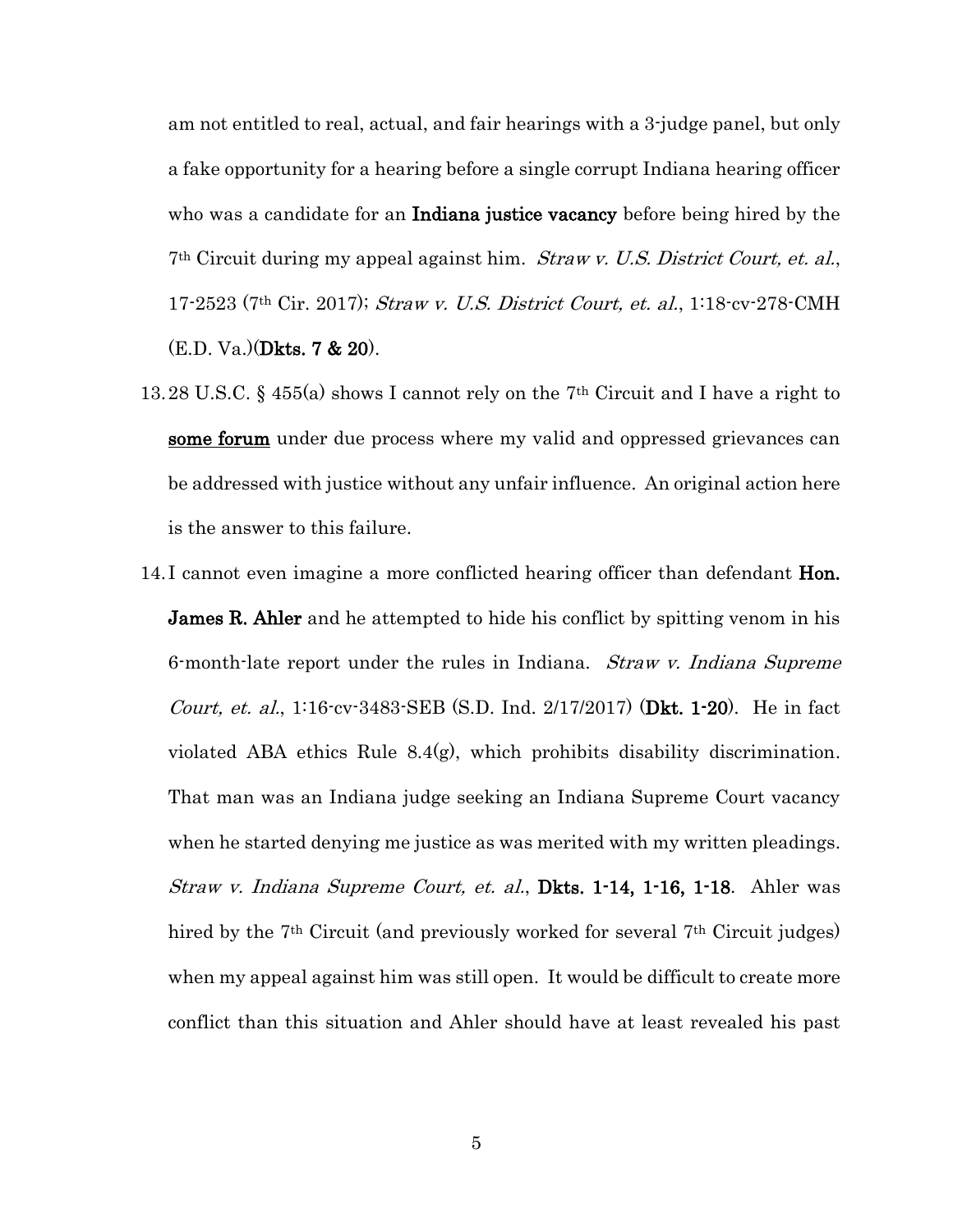connections with the 7th Circuit instead of staying quiet and letting me discover it.

- 15.The 7th Circuit has allowed 4 U.S. District Courts to suspend me illegally based on what Ahler did as part of its collaboration plan with the Indiana Supreme Court.
- 16.The 7th Circuit in its desperate desire to injure me and label me insane or a criminal committed federal crimes itself against me as a witness to crime.
- 17.The 7th Circuit issued an illegitimate ORDER in Straw v. Indiana, 18-2878 (7th Cir. 2018) defying the fact that my appellee had committed perjury and instead punished me by ORDERING all federal courts in the 7th Circuit not to do business with me again or accept any document that I may file and imposing unlawful fines on me. This of course violates the First Amendment right to open courts and every federal court should follow the Constitution and not the

## criminal violators and their animus orders at the 7th Circuit.

- 18.The 4 U.S. District Courts that unlawfully suspended me now return every document that I attempt to file.
- 19. The Indiana's Attorney General's office<sup>1</sup> committed perjury by stating falsely to the Southern District of Indiana that FRCP allows 29 days to answer or defend when this is blatantly false.  $Straw$  v. Indiana,  $1:17$ -cv- $4158$ -WTL (S.D. Ind. 2018) (Dkt. 17 – motion stating falsehoods). Perjury done to a federal

<sup>&</sup>lt;sup>1</sup> That office was under the leadership of the groper of 4 women, Curtis T. Hill. [https://www.ibj.com/articles/disciplinary-commission-urges-2-year-suspension-for](https://www.ibj.com/articles/disciplinary-commission-urges-2-year-suspension-for-ag-curtis-hill)[ag-curtis-hill](https://www.ibj.com/articles/disciplinary-commission-urges-2-year-suspension-for-ag-curtis-hill)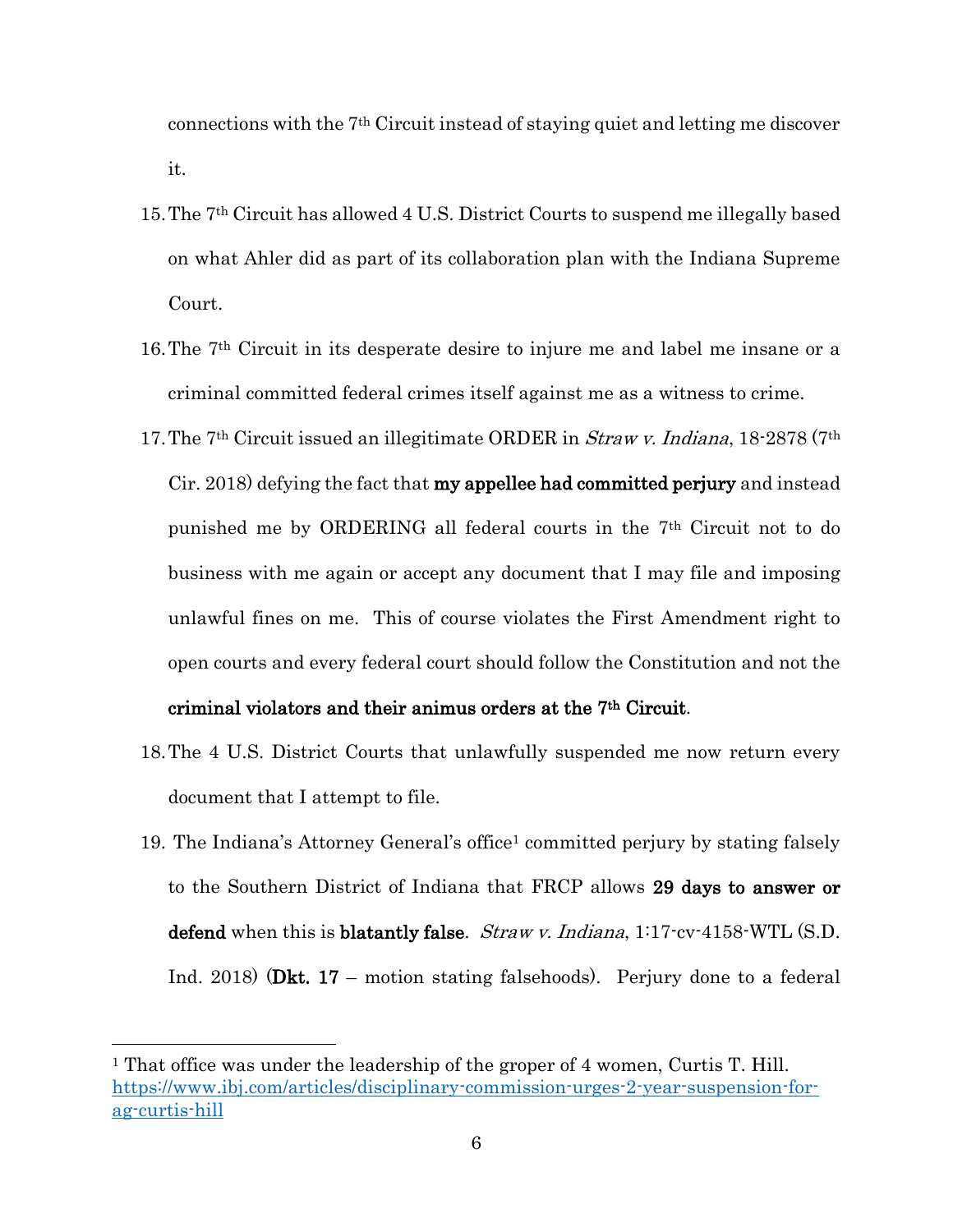court in a pleading as happened in *Straw v. Indiana* is a crime under federal law. 18 U.S.C. § 1621. For the Court to then protect the perjury instead of the person disadvantaged by it (me) is the crime of being an accessory after the fact and the crime of aiding and abetting the perjury. 18 U.S.C.  $\S\S 2(a) \& 3$ . I had an obligation to report that perjury but was punished. 18 U.S.C. § 4.

- 20.As a witness and informant to crime and required by federal law to report it under 18 U.S.C. § 4, I had rights. Retaliating and causing reputation and financial injury (including WITHIN the 7th Circuit ORDER) to me because of my witnessing and reporting crime is another crime. 18 U.S.C. § 1513. The entire 7th Circuit supported this and must be prosecuted because when I sought en banc review of the illegal panel ORDER including the chief judge, the 7th Circuit Clerk blocked my motion for reconsideration en banc and sent the pleading back without filing it. The Clerk and every judge on the 7th Circuit must be punished.
- 21.Judges and Clerks can choose to be criminals and their black robes do not entitle them to violate federal criminal law in order to suppress First Amendment rights to use the courts. I feel privileged to bring this to the U.S. Supreme Court for justice. The office of Indiana's groper Attorney General, Curtis T. Hill, prompted it by making the false and misleading motion to defend Indiana's official disability discrimination. The federal courts took the lateral pass and kept running with it, adding crime after crime as they celebrated their victory over me and my constitutional and ADA rights.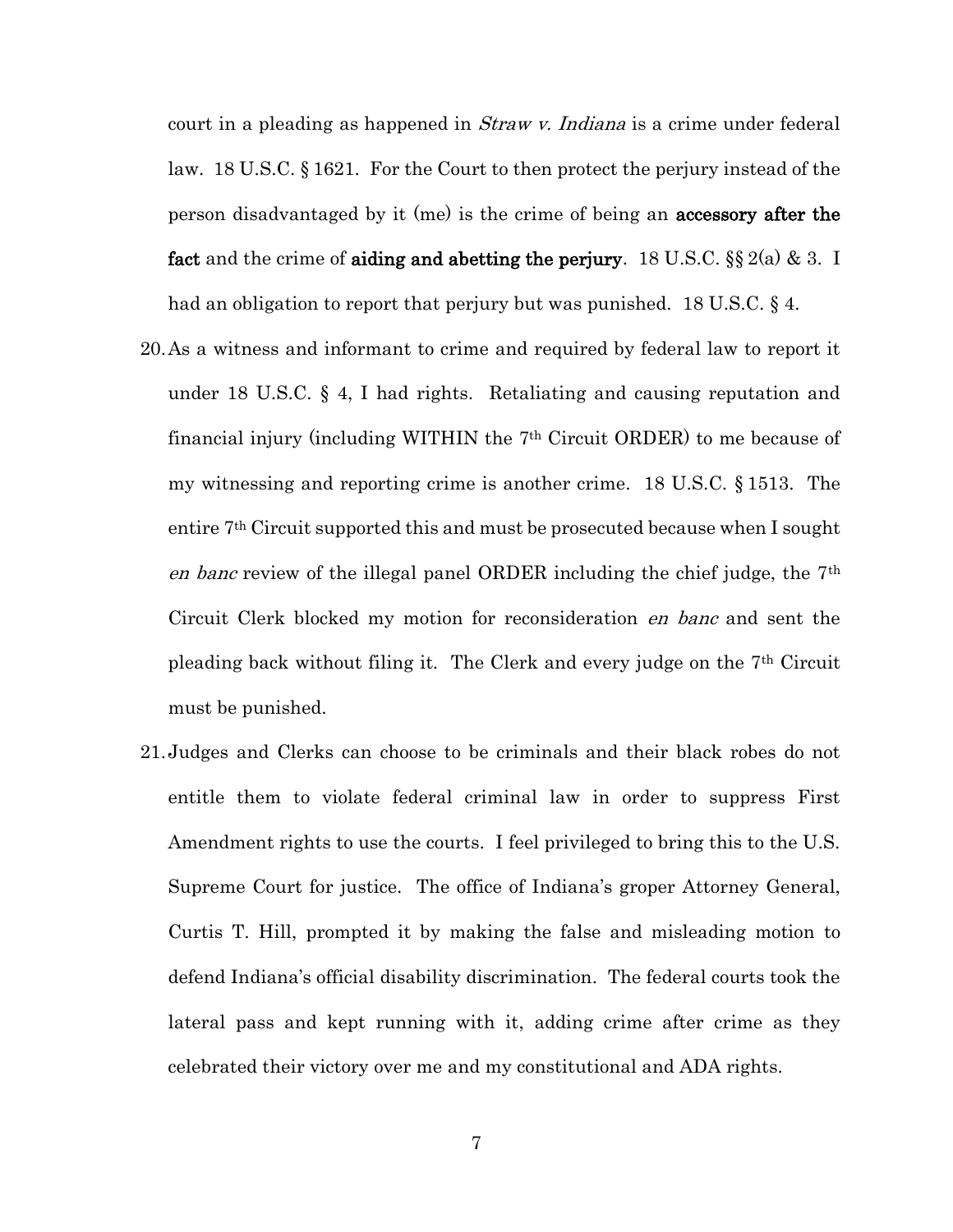- 22.Given the conflict between Indiana and Virginia attorney disciplinary bodies plus Vermont and Virginia courts refusing to provide a forum against these Midwest outrages, grounds for an original action under 28 U.S.C. § 1251 exist.
- 23.FRCP is used in Rule 17 original actions and FRCP has a provision for necessary parties. FRCP Rule  $19(a)(2)$  should allow the Commonwealth of Virginia its Virginia State Bar as involuntary plaintiffs. This cannot be resolved without the involvement of Virginia and Indiana and Vermont in one action.
- 24.Given the fact that the federal courts have violated my right to depend on the Virginia exoneration, every court in the United States needs to be ORDERED to stop discriminating against me using the disciplinary system. I ask this Court to stop them from inventing reasons to hurt me out of thin air, inventing "frivolous" as a reason to deny ADA and constitutional rights cases when I have only sought greater disability rights and sexual harassment rights for all disabled people including myself. This is only natural after I have disabilities and I invented the Indiana Supreme Court protective order database in a White House and Harvard University contest in 2001. Further, [http://reform.andrewstraw.com](http://reform.andrewstraw.com/) is my proposed legislation to reverse the bad judicial attitudes in the Midwest and I ask this Court to read it and understand that Rule 3.1 was not the reason Indiana attacked me. See also, [http://links.andrewstraw.com](http://links.andrewstraw.com/)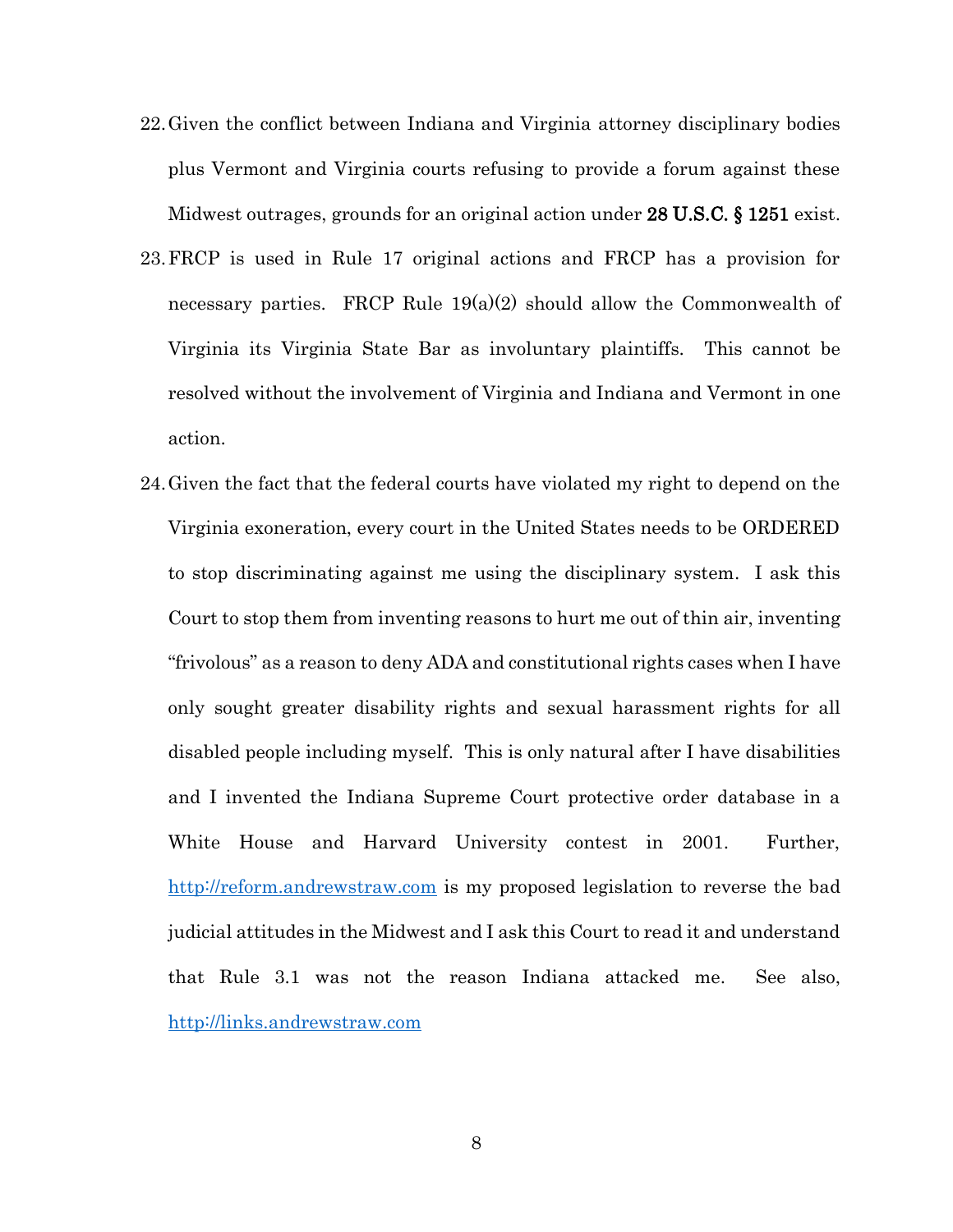- 25. The Indiana ban on all disabled people being lawyers is why I was attacked in retaliation for my own ADA complaints in 2014. No other reason than this mandatory rule and retaliation because I complained about the Court discriminating against me as a former employee of that Court for over 10 years. Straw v. Indiana, 1:19-cv-03034-SAG (D.MD.) (MOTION FOR RECONSIDERATION)
- 26. Given no federal court that suspended me gave me **any hearing** in violation of In Re Ruffalo, 390 U.S. 544 (1968), and In Re Ming, 469 F.2d 1352 (7<sup>th</sup> Cir. 1972), and the  $7<sup>th</sup>$  Circuit defended this travesty by **hiring the Indiana hearing** officer, the federal courts are beyond a reasonable doubt colluding criminally with Indiana to violate me as a crime victim. To do this they reject the true and proper result in the VSB's 3-judge ORDER. (Ex. A, attached to initial pleading)
- 27[.https://www.vsb.org/docs/Straw-062217.pdf](https://www.vsb.org/docs/Straw-062217.pdf)
- 28.The Indiana Supreme Court, the 7th Circuit, and 4 U.S. District Courts (INSD, INND, ILND, & WIWD) are conspiring together against me and I have evidence of it, incontrovertible evidence of a criminal conspiracy against my rights by these 6 courts, state and federal.
- 29.Virginia State Bar said no way would it sanction me, and I am stuck with an **exoneration** and 3 years of 5 law licenses being suspended with no *bona fide* hearing from the violator courts and 1 full exoneration by a 3-judge panel.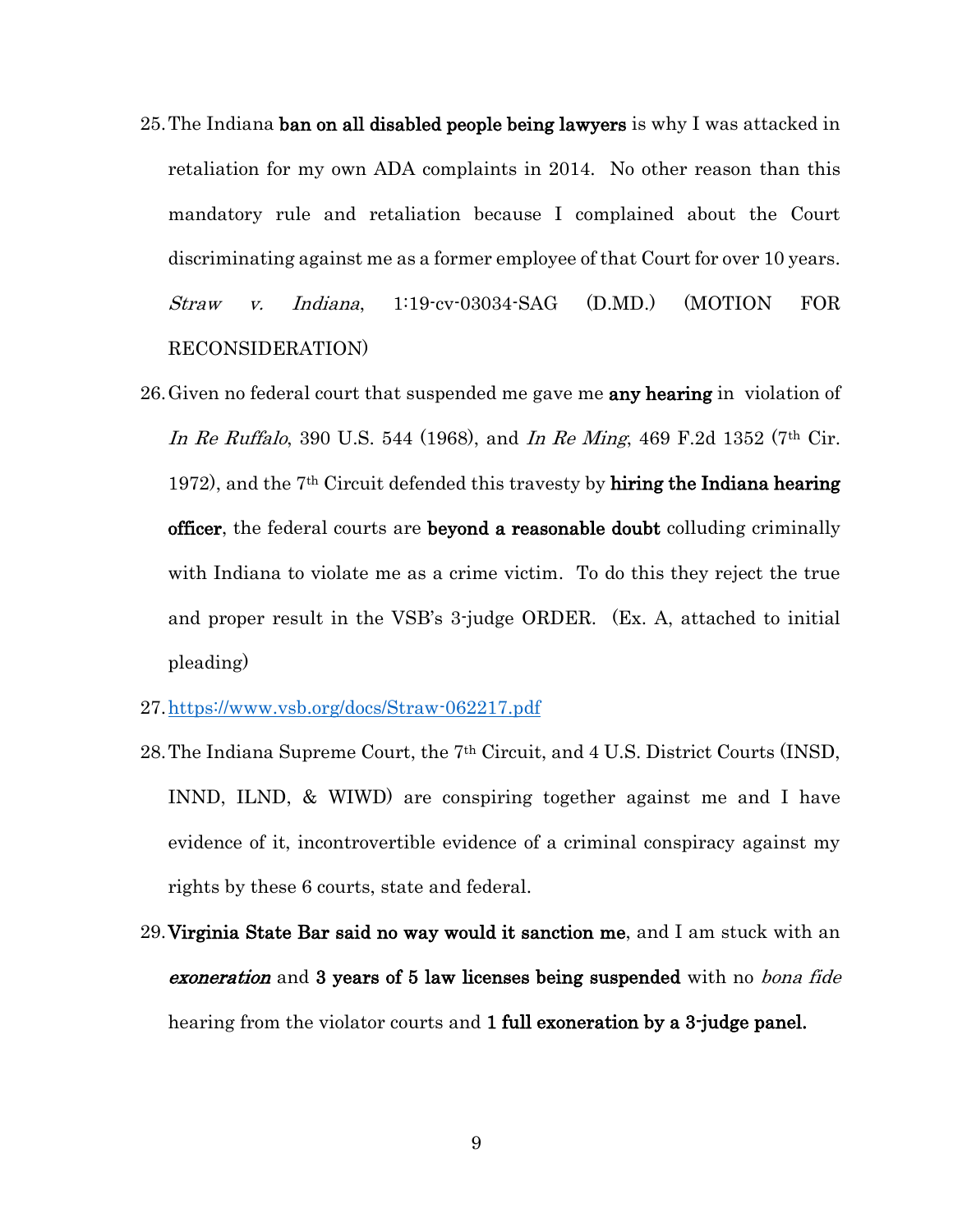- 30.The Virginia panel had three unconflicted judges. The single Indiana hearing officer was conflicted to the core, as was the state supreme court that appointed him. Virginia implied that my cases were **not "totally frivolous"** and Indiana applied a different standard: just the mention of frivolous was used to suspend me de facto indefinitely and the disciplinary complaint was done by the ADA coordinator of the Indiana Supreme Court in immediate retaliation for my own ADA complaints about that Indiana Supreme Court. See, *supra*. Indiana interfered with 4 federal lawsuits, including two involving Indiana trial courts and one attempting to include the Indiana Supreme Court as a party because the ADA coordinator interjected her disciplinary complaint into a trial court below her employer. [http://reform.andrewstraw.com](http://reform.andrewstraw.com/) explains this with citations.
- 31.I attempted to sue Indiana in Virginia due to the total lack of a fair forum in the Midwest and the Virginia court would not take jurisdiction. *Straw v. State* of Indiana, CM18-958 (Pr. Wm. Co. Cir. Ct.).
- 32.Then I sued in Vermont and the Vermont Supreme Court would not take jurisdiction even in the total lack of a forum available to me in the Midwest. Straw v. Indiana, 2019-147 (Vt. 10/4/2019); Straw v. State of Vermont, 2:19-cv-00221-CR (D.VT) (DISMISSED per 28 U.S.C. § 1915(e)(2)(B)(iii)).
- 33.I tried to get relief directly in Indiana by domesticating the Virginia State Bar ORDER for Full Faith and Credit Effect, but my lawsuit just sits there month after month after month, and even my objection that this delay violates the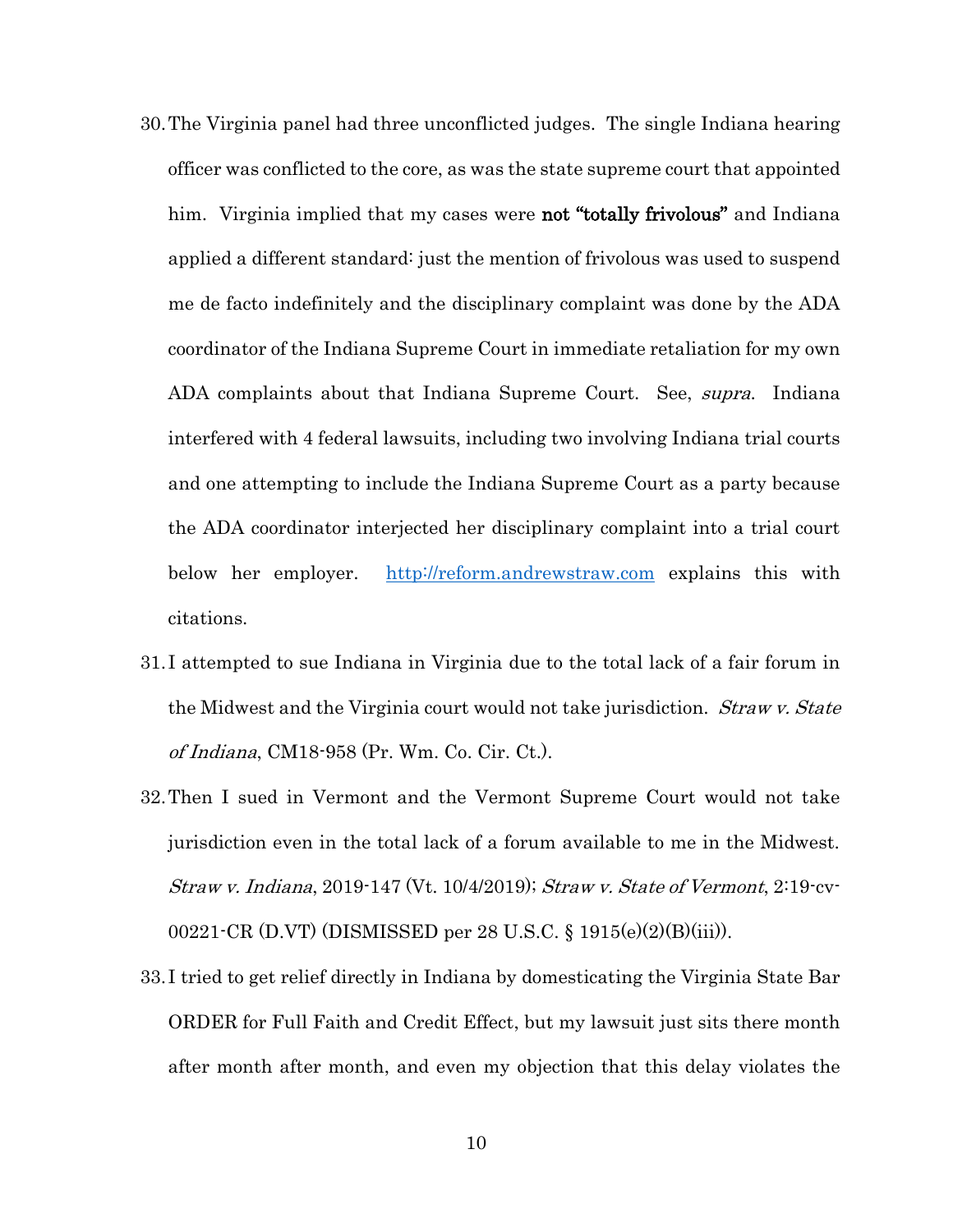lazy judge provision, Indiana Trial Rules, Rule 53.1, my request for relief with a praecipe has also been sitting with no action for months because the Indiana

Supreme Court has power over it and continues to protect itself from my justice. Straw v. Indiana, by Gov. Eric Holcomb, 49D10-1907-PL-030392 (Marion County Superior Court #10).

- 34.I tried to sue Indiana using its own state court system, but the office of the groper Indiana Attorney General went past time. They were allowed to make a motion to dismiss over the time in the Indiana Trial Rules without any motion to grant more time and without any ORDER granting more time and no trial court discretion was involved. This is the bizarre world you enter when you try to use the courts in Indiana. *Straw v. Indiana*, 45D10-1711-PL-00113 (Lake Co. Sup. Ct.). The Indiana Court of Appeals said it did not have my notice of appeal to review this when I sent the Notice of Appeal timely to the trial court and the trial court forwarded it to the Court of Appeals. *Straw v.* Indiana, 18A-PL-1386 (Ind.). Substantive justice does not matter in Indiana and even when the trial courts flout the Indiana Trial Rules, it is allowed, at least in my case. This is what it is like to be judicially attainted and extreme measures are now necessary to address this.
- 35.So, seeing that neither Indiana, Virginia, nor Vermont (nor any federal court) would give me the justice that is required after the **Virginia State Bar totally** exonerated me with a 3-judge panel, I filed a lawsuit in Maryland U.S. District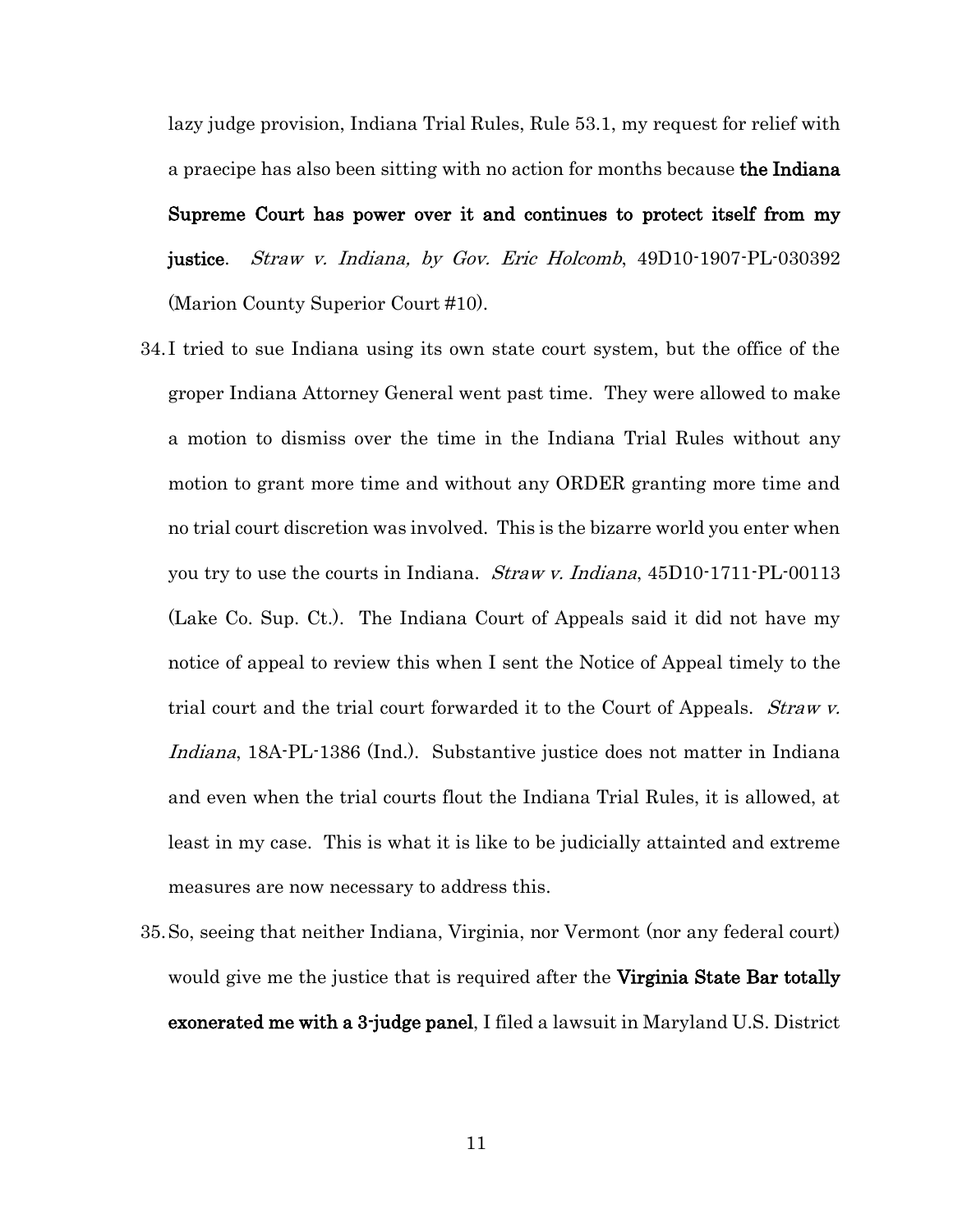Court, and this too was denied, on venue grounds this time. Straw v. Indiana, 1:19-cv-03034-SAG (D.MD.).

- 36.I think I have done enough to demonstrate that I can get no relief anywhere but the U.S. Supreme Court, which has governing power over all of the abusers. It can craft any relief using the powers granted in Article III. It can generate a new court of appeals above the  $7<sup>th</sup>$  Circuit and above the Indiana Supreme Court with me as the judge over anything, including all of the abusive actions taken against me in the courts below and the ability to inflict punishment on any of the 6 courts that injured me. This should include contempt and punishment by the U.S. Marshal Service on my request, since these judges in the Midwest are acting worse than infants.
- 37. Even the hearing officer who violated me and got the  $7<sup>th</sup>$  Circuit to hire him is within the control and power of the U.S. Supreme Court because the 7th Circuit made Hon. James R. Ahler into a **federal bankruptcy judge** in the Northern District of Indiana. His dishonest and unethical actions are the business of this Court and he is a proposed defendant in the caption.
- 38.I want money damages commensurate with the total failure of the federal and state courts in the United States to protect my disability rights and my constitutional rights and my crime victim rights. BILLIONS of dollars would not alleviate all the pain I have suffered, the absolute despair and destitution in poverty because of my defendants. I want an injunction stopping the violations and forcing respect for my person, my disability rights work, and my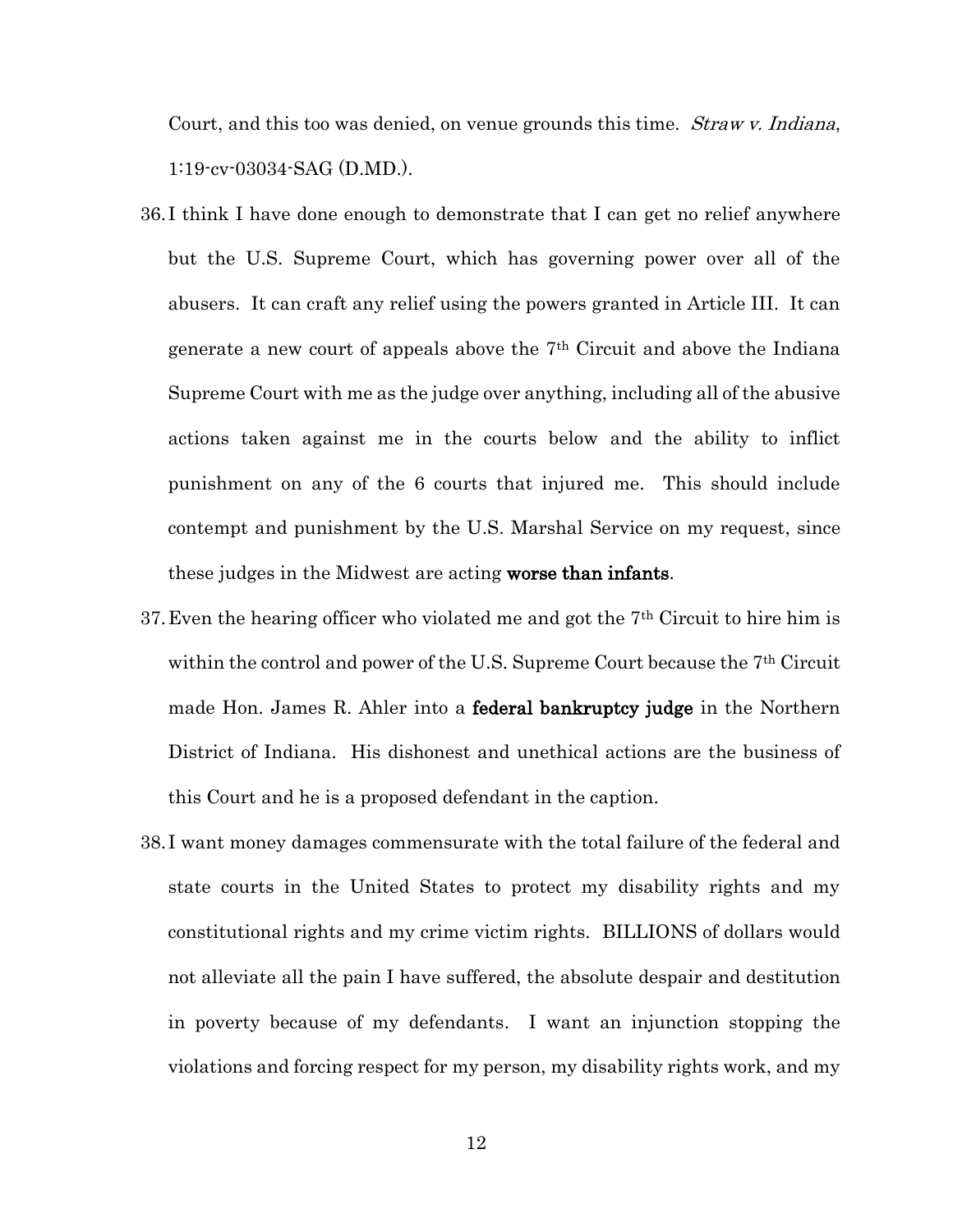dignity as a disabled lawyer. I want mandamus and prohibition relief. I want bar admission to every court in the United States, dependent only on this Court for discipline, and I want the ability to efile in those courts without any interference or restrictions. I want every last bit of relief that it takes to make me whole again and crush the abusers where they live. I must have the ability, sanctioned by this Court, to punish judges or they will not learn. I am a crime victim and the compensation can be considered restitution in its fullest sense. [http://crime.andrewstraw.com](http://crime.andrewstraw.com/) E.g., 18 U.S.C. §§ 2264, 2327, 3663, and 3663A. 39.Further, given the fact that I unsuccessfully tried to get the attention of this Court using about 12 petitions for writ of certiorari to resolve these matters, it is important to establish that the certiorari system under the Judiciary Act of 1925 suppresses the First and Fifth Amendment and Article III rights to an appeal to this Court. California Motor Transport Co. v. Trucking Unlimited, 404 U.S. 508, 510, 92 S.Ct. 609, 611, 30 L.Ed.2d 642 (1972); McDonald v. Smith, 472 U.S. 479, 486 (1985). This Court should declare that the certiorari system is unconstitutional since the **constitutional right** to use this Court cannot be removed with mere legislation, no matter how popular among certain circuit judges who enjoy being the *de facto* U.S. Supreme Court in their circuits. When this Court allows all people to file electronically, instead of just

WHEREFORE, I move for my original action involving all of these parties in the caption to be granted an audience with this Court. The damage is too great for the

lawyers, that system will be robust enough to handle any and all appeals.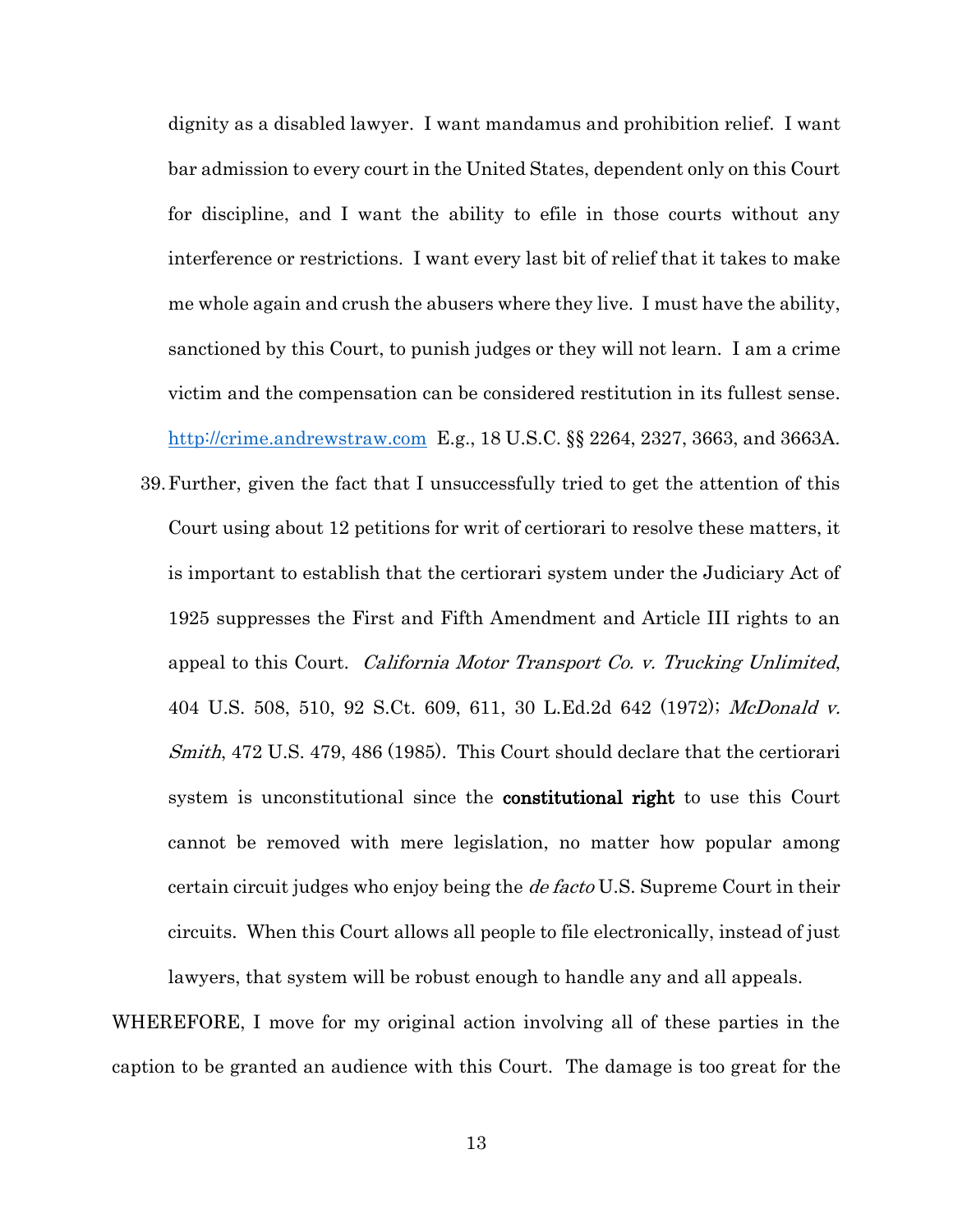highest court in the land to let it go on. Many people would have resorted to violence long before now, but I took an oath to state and federal courts to support law and the state and federal constitutions and I am committed to that position. This lawsuit is my last legal resort after 19 years of struggle and injustice foisted on me because of my disabilities from **other people's crimes** to me. The discrimination and due process violations have been a death sentence on my legal career. I live in *poverty* in the Philippines and am an official Philippines DOJ asylum seeker due to the total failure of the U.S. federal government and U.S. Courts and several states to protect me.

I, plaintiff Andrew U. D. Straw, verify that the above facts and allegations are true and correct under penalty of perjury. This MOTION is made in good faith. Dated: 4/22/2020 (Earth Day)

Respectfully,

Runner El. D. Straw

s/ Andrew U. D. Straw 700 12th ST NW STE 700, PMB 92403 Washington, D.C. 20005 T (847) 807-5237 Email: [andrew@andrewstraw.com](mailto:andrew@andrewstraw.com)

## CERTIFICATE OF SERVICE

I, plaintiff Andrew U. D. Straw, hereby certify that I filed this MOTION AND ATTACHED INITIAL PLEADING (WITH VSB ORDER EXHIBIT) with the Clerk of the United States Supreme Court on 4/22/2020 (Earth Day), via U.S. Mail, postage prepaid, using Docsmit.com

I, Andrew U. D. Straw, hereby certify that on 4/22/2020 (Earth Day), I sent a true and correct paper copy of this MOTION AND ATTACHED INITIAL PLEADING (WITH VSB ORDER EXHIBIT), U.S. Mail, First Class and postage prepaid via Docsmit.com to:

State of Indiana & Indiana Supreme Court – to the Indiana Governor and Attorney General